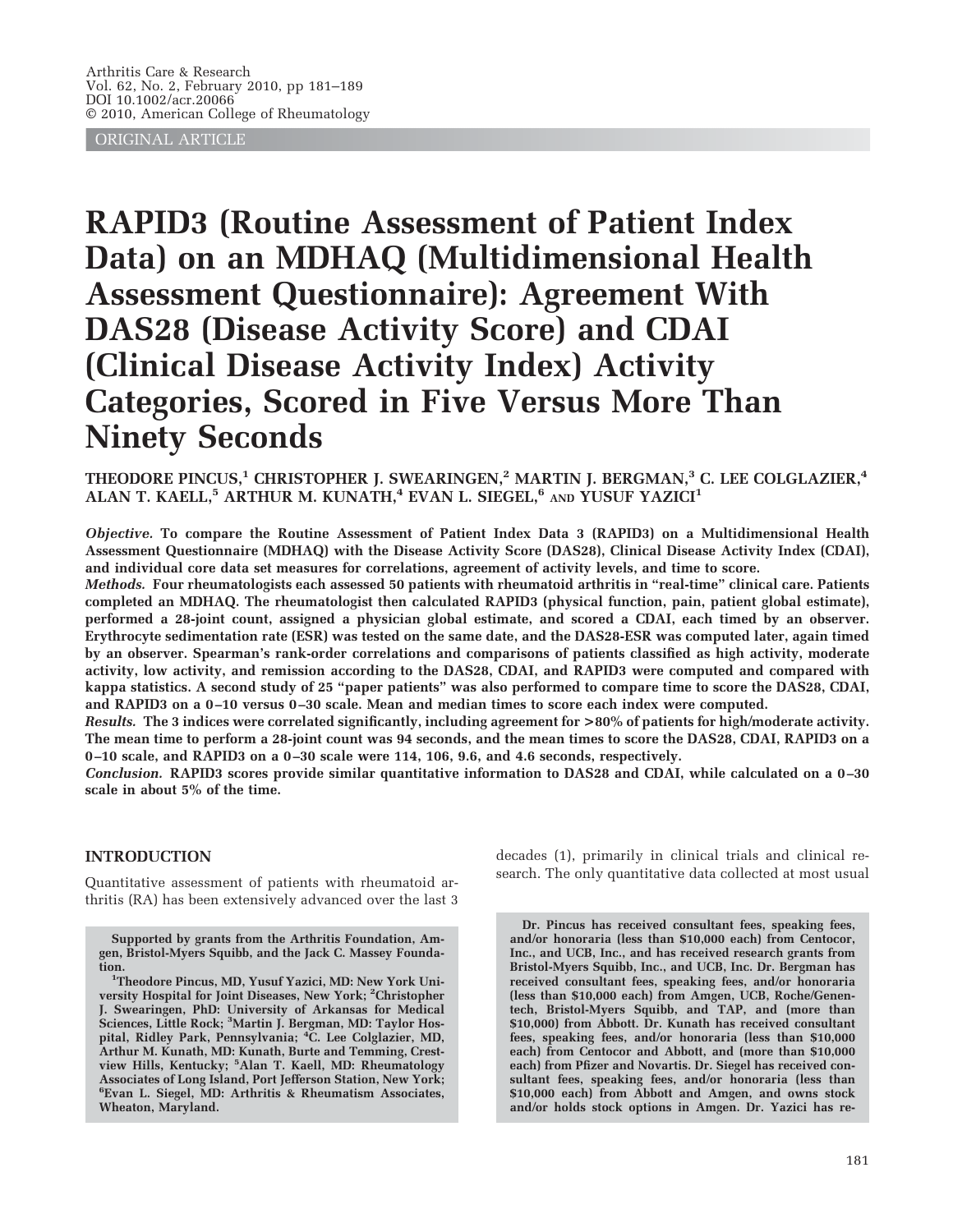care visits are laboratory tests, because other quantitative RA core data set measures  $(2-4)$  of formal joint counts  $(5)$ or patient questionnaire scores (6) are not included. Most routine rheumatology care has not changed over many years, with decisions largely based on nonquantitative impressions, despite evidence of the value of quantitative measures to recognize poor long-term outcomes (7–9) and use of the Disease Activity Score (DAS28) to improve outcomes in RA clinical trials (10 –18).

No single measure can serve as a gold standard to assess and monitor all of the individual patients with RA, and pooled indices (19) such as the DAS28 (20,21) and Clinical Disease Activity Index (CDAI) (22) are used. An index of only the 3 patient self-report RA core data set measures, the Routine Assessment of Patient Index Data 3 (RAPID3) without joint counts, is correlated significantly with the DAS28 and CDAI in clinical trials (23) and in clinical settings (24,25). RAPID3 distinguishes active from control treatments at levels similar to the DAS28 and CDAI in clinical trials of leflunomide (26,27), methotrexate (26,27), adalimumab (28), and abatacept (23). RAPID3 on a Multidimensional Health Assessment Questionnaire (MDHAQ) (see Supplementary Appendix A, available in the online version of this article at http://www3.interscience.wiley. com/journal/77005015/home) is scored in approximately 10 seconds (29), whereas a 28-joint count, required for the DAS or CDAI, involves approximately 90 seconds (29).

Previous studies of RAPID3 did not include analyses of the time to score the DAS28 and CDAI, and were performed by 3 rheumatologists who had considerable experience with quantitative measurement (25,29). In the present report, 4 additional rheumatologists who had not participated in prior research on RA indices analyzed correlations of RAPID3 with the DAS28 and CDAI, and the time to score these indices.

# **PATIENTS AND METHODS**

**Patients and rheumatologists.** Patients were seen in usual care by 4 rheumatologists (CLC, ATK, AMK, ELS) at 3 private practice settings. Each rheumatologist assessed 50 patients with RA. None of these rheumatologists had participated in previous studies of correlations of indices (25) or time to perform joint counts and score RAPID3 (29). Patients signed consent for the results to be sent anonymously to a data center. The study was approved by local Institutional Review Boards for the Protection of Human Subjects.

**MDHAQ and RAPID3 scores.** The MDHAQ (30,31) (see Supplementary Appendix A, available in the online version of this article at http://www3.interscience.wiley. com/journal/77005015/home) includes, on page 1, the 3 self-report RA core data set scores for physical function, pain, and patient global estimate. A template to convert 0 –3 scores for 10 individual physical function items to a 0 –10 composite score is found in the column on the right side of page 1 (see Supplementary Appendix A, available in the online version of this article at http://www3. interscience.wiley.com/journal/77005015/home). The pain and global estimate visual analog scales (VAS) are in 21 numbered circles rather than a 10-cm line format (32) to facilitate scoring. A template to convert RAPID3 scores from 0-30 to 0-10 has been included in many versions of the MDHAQ. Page 1 (see Supplementary Appendix A, available in the online version of this article at http:// www3.interscience.wiley.com/journal/77005015/home) also includes a Rheumatoid Arthritis Disease Activity Index (RADAI) self-report joint count (33). Page 2 of the MDHAQ (see Supplementary Appendix A, available in the online version of this article at http://www3.interscience. wiley.com/journal/77005015/home) includes a review of systems, recent medical history, fatigue VAS, queries about exercise and change in status, and demographic measures.

**First study protocol: "real-time" comparisons of DAS28, CDAI, and RAPID3 scores.** The receptionist presented an MDHAQ to all patients upon registration for a visit. Each patient completed the MDHAQ while waiting to see the rheumatologist. The rheumatologist calculated a RAPID3 score from the MDHAQ before or while seeing the patient, and entered the score on the MDHAQ. An assistant using a stopwatch recorded the number of seconds to score RAPID3 on a "time to score" data sheet, and recorded the assigned scores for individual measures and RAPID3 on a separate "measures and indices scores" data sheet.

The rheumatologist performed a standard 28 swollen and tender joint count (34), scored on a joint count form at a usual point in the visit. The joint count was again timed by the assistant with a stopwatch, and recorded on the time to score data sheet. The swollen and tender joint count scores were entered on the measures and indices scores data sheet. The rheumatologist assigned a physician global estimate of status on a  $0-10$  scale (where  $0 = \text{best}$ status and  $10 =$  poorest status) on the measures and indices scores data sheet, while the timer did not stop the stopwatch, and then scored a CDAI (swollen joint count [0 –28 scale], tender joint count [0 –28 scale], patient global estimate [0-10 scale], physician global estimate [0-10 scale]; total CDAI: 0 –76 scale) (22). The time in seconds to score the CDAI was recorded by the assistant and entered on the time to score data sheet, and the CDAI was recorded on the measures and indices scores data sheet.

An erythrocyte sedimentation rate (ESR) was ordered. At a later time, a DAS28-ESR (35) was calculated from the swollen joint count, tender joint count, ESR, and patient global estimate using the DAS Web site calculator (online at: www.das-score.nl), timed by the observer and recorded

**ceived consultant fees, speaking fees, and/or honoraria (less than \$10,000 each) from Bristol-Myers Squibb, Centocor, Roche, UCB, and Celgene.**

**Address correspondence to Theodore Pincus, MD, New York University Hospital for Joint Diseases, 301 East 17th Street, Room 1608, New York, NY 10003. E-mail: tedpincus@gmail.com.**

**Submitted for publication April 7, 2009; accepted in revised form September 23, 2009.**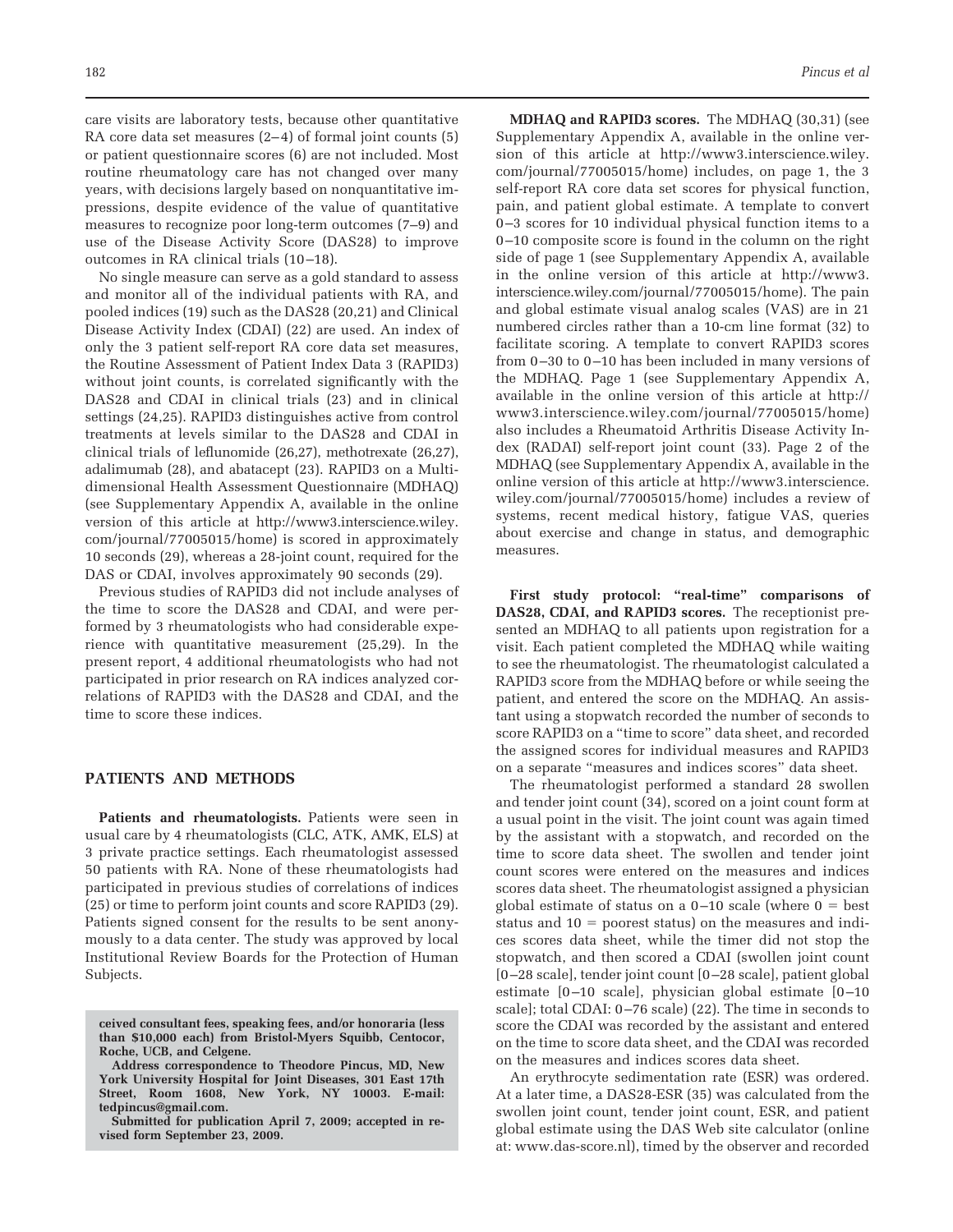on the time to score data sheet, with the DAS28-ESR recorded on the measures and indices scores data sheet.

**Second study protocol: time to score DAS28, CDAI, and RAPID3 as 0 –30 and 0 –10 scores in "paper patients."** After the rheumatologists had enrolled 50 patients each in the study, a second simpler study was conducted of the time to score indices of 25 paper patients randomly selected from the 200 in the real-time study. In this second study, individual index component measures were listed in columns on a separate page for each of the 4 indices for 25 patients in groups of 5, with a space to enter the index score. The 4 indices were scored in order: RAPID3 on a  $0-30$  scale, without conversion of a  $0-30$  score to  $0-10$ , CDAI, DAS28, and RAPID3 as a 0-10 score, with conversion from a 0-30 scale using a scoring template identical to that found on the MDHAQ.

This simpler exercise included rheumatologists A, B, C, and D, who each had studied 50 of their own patients in the real-time study described above, as well as 2 additional rheumatologists E and F (MJB, YY), who had participated in previous studies (25,29). An assistant timed and recorded the number of seconds to score each index by the rheumatologist, in groups of 5. The mean and median of the total of 25 scores were then designated as the time to score a single measure.

**Statistical analyses.** Demographic data, RA core data set measures, and indices of 50 patients of each of the 4 rheumatologists were summarized and compared using analysis of variance for continuous data and chi-square tests for categorical data. Spearman's rank-order correlation coefficients were computed to compare individual core data set measures, duration of disease, and DAS28, CDAI, and RAPID3 scores.

Cross-tabulations were computed to compare the number and proportion of patients classified in the 4 DAS28 and CDAI categories of high disease activity (DAS28:  $>$ 5.1,  $\,$ CDAI: -22), moderate disease activity (DAS28: 3.21–5.1, CDAI: 10.1–22), low disease activity (DAS28: 2.61–3.2, CDAI: 2.81–10), and remission (DAS28: 0 –2.6, CDAI: 0 –2.8) with the 4 proposed RAPID3 categories, measured on a  $0-30$  scale of high severity  $(12.1-30)$ , moderate severity  $(6.1-12.0)$ , low severity  $(3.1-6.0)$ , and remission (0 –3.0). The term "severity" rather than "activity" is used to describe RAPID3 categories because a self-report index may reflect joint damage as well as disease activity. Statistical significance of the level of agreement of the different scales was evaluated using chi-square, kappa, and weighted kappa statistics (36). Additional analyses were performed for each index in 2 groups, high/moderate compared with low/remission, because the cut points of 3.2 for DAS28, 10 for CDAI, and 6 for RAPID3 appear to provide critical levels for rheumatologists to recognize incomplete responses and strongly consider a change in therapy.

The times to score each measure and index in the first real-time protocol in 50 patients were summarized for each rheumatologist and for the entire group. The times to score the 25 paper patients in a controlled setting were estimated by dividing each group of 5 observations by 5 and subsequently calculating the mean of these estimated times by each of the 6 rheumatologists and the entire group. All analyses were conducted using Stata statistical software, version 9.2 (StataCorp, College Station, TX).

### **RESULTS**

Patients. The mean age of the patients was 53.4 years, the mean duration of disease was 11.6 years, and 81% were women (Table 1). Mean values for RA core data set measures were 4.8 swollen joints on a 28 swollen joint count, 7.1 tender joints on a 28 tender joint count, physician global estimate of  $3.5$  (0-10 scale), ESR of  $24.5$  mm/ hour, physical function of 2.2 (on a 0-10 MDHAQ scale; 0.67 on a  $0-3$  scale), pain of 4.3  $(0-10 \text{ scale})$ , and patient global estimate of 3.7 (0 –10 scale). The mean DAS28 level  $(0-10 \text{ scale})$  was 3.7, the mean CDAI  $(0-76 \text{ scale})$  was 19.2, the mean RAPID3 on a 0-30 scale was 10.3, and the mean RAPID3 on a 0-10 scale was 3.4.

Variation among patients of the 4 rheumatologists was seen. Patients of rheumatologists A and D were younger (these rheumatologists were younger) and had shorter duration of disease. The patients of rheumatologist B had significantly higher swollen and tender joint counts, ESR, and therefore DAS28 and CDAI, than the other 3 rheumatologists, although self-report questionnaire responses of the patients did not differ significantly. Overall, the patients appear to be a typical group of patients with RA.

**Correlations and severity categories of DAS28, CDAI, and RAPID3.** DAS28 versus RAPID3 scores were significantly correlated (Spearman's  $\rho = 0.43$ , range 0.36-0.61;  $P < 0.001$ ), and CDAI versus RAPID3 scores were significantly correlated at higher levels ( $\rho = 0.61$ , range 0.54 – 0.77;  $P < 0.001$ ) (Table 2). High activity according to the DAS28 (-5.1) was seen in 17% of the patients; 65% of those patients also had high severity according to RAPID3  $(>=12)$ , and 82% had high/moderate severity according to RAPID3 (>6) (Table 3). Overall, 22% of the patients met the criteria for DAS28 remission  $(\leq 2.6)$ ; 41% of those patients met RAPID3 near-remission criteria  $(\leq 3)$ , and  $59\%$  had low severity or remission ( $\leq 6$ ) (Table 3). The kappa value was 0.16 (range 0.12– 0.20) and the weighted kappa value was 0.27 (range 0.13-0.33) for DAS28 versus RAPID3, indicating fair agreement (Tables 2 and 3).

High activity according to the CDAI  $(>22)$  was seen in 33% of the patients; 68% of those patients had RAPID3 high severity (-12) and 88% had RAPID3 high/moderate severity  $(>6)$  (Table 3). Only 8% of the patients met the criteria for CDAI remission  $(\leq 2.8)$ ; 75% of those patients were also in RAPID3 remission ( $\leq$ 3) (Table 3). The kappa value was 0.27 (range 0.22– 0.37) and the weighted kappa value was 0.44 (range 0.26 – 0.58) for CDAI versus RAPID3, again indicating fair agreement of the indices (Tables 2 and 3).

Patients were analyzed in 2 rather than 4 categories, according to high/moderate activity or low activity/remission (Table 2), as the most important clinical level to identify incomplete responses in patients with RA. Among patients with high or moderate DAS28 activity (>3.2), 80% (range 61–97%) also had high or moderate RAPID3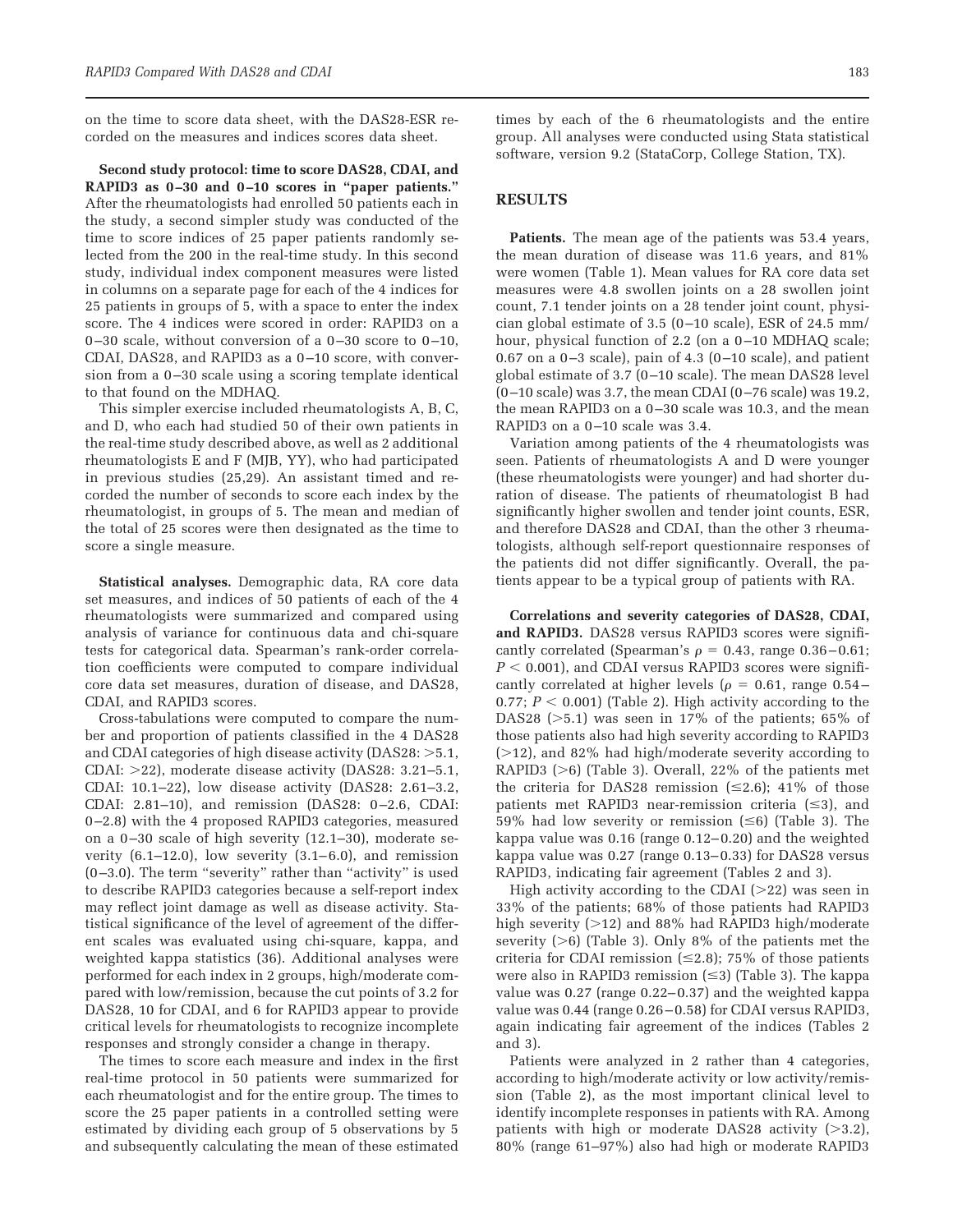| Table 1. Demographic characteristics, RA core data set measures, and clinical indices in 200 patients seen by 4<br>rheumatologists* |                 |                 |                 |                 |                      |                     |  |  |
|-------------------------------------------------------------------------------------------------------------------------------------|-----------------|-----------------|-----------------|-----------------|----------------------|---------------------|--|--|
|                                                                                                                                     | $A(n = 50)$     | $B(n = 51)$     | $C(n = 50)$     | $D(n = 49)$     | Total<br>$(n = 200)$ | $\boldsymbol{P}$    |  |  |
| Age, years                                                                                                                          | $52.7 \pm 14.1$ | $58.9 \pm 17.3$ | $58.8 \pm 12.5$ | $43.0 \pm 15.5$ | $53.4 \pm 16.2$      | $< 0.0001$ +        |  |  |
| Duration, years                                                                                                                     | $5.6 \pm 7.6$   | $13.4 \pm 9.1$  | $14.9 \pm 11.7$ | $12.5 \pm 12.3$ | $11.6 \pm 10.8$      | $0.0001+$           |  |  |
| Education, years                                                                                                                    | $13.7 \pm 2.4$  | $13.8 \pm 2.8$  | $13.1 \pm 2.6$  | $13.9 \pm 2.9$  | $13.6 \pm 2.7$       | $0.4601+$           |  |  |
| Women, no. $(\%)$                                                                                                                   | 38 (76.0)       | 42(82.4)        | 41(82.0)        | 41(83.7)        | 162(81.0)            | $0.5940\ddagger$    |  |  |
| Race, no. $(\%)$                                                                                                                    |                 |                 |                 |                 |                      |                     |  |  |
| Non-Hispanic white                                                                                                                  | 49(98.0)        | 46 (90.2)       | 48 (96.0)       | 43 (87.7)       | 186 (93.0)           | $0.0340\ddagger$    |  |  |
| African American                                                                                                                    | 1(2.0)          | $\Omega$        | 2(4.0)          | 2(4.1)          | 5(2.5)               |                     |  |  |
| Hispanic                                                                                                                            | $\mathbf{0}$    | 5(9.8)          | $\mathbf{0}$    | 2(4.1)          | 7(3.5)               |                     |  |  |
| Asian                                                                                                                               | $\mathbf{0}$    | $\Omega$        | $\mathbf{0}$    | 2(4.1)          | 2(4.1)               |                     |  |  |
| RA core data set measures                                                                                                           |                 |                 |                 |                 |                      |                     |  |  |
| Physician/assessor measures                                                                                                         |                 |                 |                 |                 |                      |                     |  |  |
| Swollen 28-joint count                                                                                                              | $2.8 \pm 3.8$   | $10.1 \pm 6.6$  | $3.3 \pm 3.7$   | $2.9 \pm 2.6$   | $4.8 \pm 5.4$        | $< 0.0001$ +        |  |  |
| Tender 28-joint count                                                                                                               | $7.2 \pm 6.9$   | $14.6 \pm 7.5$  | $4.0 \pm 4.5$   | $2.5 \pm 3.3$   | $7.1 \pm 7.5$        | $< 0.0001$ +        |  |  |
| Physician global estimate VAS                                                                                                       | $4.0 \pm 2.2$   | $4.3 \pm 2.5$   | $3.1 \pm 1.6$   | $2.8 \pm 2.2$   | $3.5 \pm 2.2$        | $0.0009+$           |  |  |
| Laboratory measure                                                                                                                  |                 |                 |                 |                 |                      |                     |  |  |
| ESR, mm/hour                                                                                                                        | $20.1 \pm 17.1$ | $35.6 \pm 22.0$ | $22.1 \pm 20.5$ | $20.1 \pm 18.1$ | $24.5 \pm 20.5$      | $0.0001+$           |  |  |
| Patient measures                                                                                                                    |                 |                 |                 |                 |                      |                     |  |  |
| Function                                                                                                                            | $2.4 \pm 1.9$   | $2.4 \pm 1.8$   | $2.4 \pm 2.0$   | $1.7 \pm 1.8$   | $2.2 \pm 1.9$        | 0.1191 <sup>†</sup> |  |  |
| Pain VAS                                                                                                                            | $5.2 \pm 2.6$   | $4.6 \pm 3.3$   | $4.5 \pm 2.8$   | $3.1 \pm 2.9$   | $4.3 \pm 3.0$        | $0.0036+$           |  |  |
| Patient global estimate VAS                                                                                                         | $4.2 \pm 2.7$   | $4.1 \pm 2.9$   | $4.0 \pm 2.9$   | $2.7 \pm 2.7$   | $3.7 \pm 2.8$        | 0.0312+             |  |  |
| Clinical indices                                                                                                                    |                 |                 |                 |                 |                      |                     |  |  |
| DAS <sub>28</sub>                                                                                                                   | $3.4 \pm 1.4$   | $5.3 \pm 1.0$   | $3.2 \pm 1.2$   | $3.0 \pm 1.0$   | $3.7 \pm 1.5$        | $< 0.0001$ +        |  |  |
| <b>CDAI</b>                                                                                                                         | $18.1 \pm 12.0$ | $33.0 \pm 14.8$ | $14.3 \pm 9.9$  | $10.9 \pm 7.9$  | $19.2 \pm 14.2$      | $< 0.0001$ +        |  |  |
| RAPID <sub>3</sub>                                                                                                                  | $11.7 \pm 6.2$  | $11.0 \pm 7.3$  | $10.8 \pm 7.0$  | $7.5 \pm 6.9$   | $10.3 \pm 7.0$       | $0.0106+$           |  |  |

\* Values are the mean  $\pm$  SD unless otherwise indicated. *P* values <0.05 were considered significant. RA = rheumatoid arthritis; VAS = visual analog scale; ESR = erythrocyte sedimentation rate; DAS28 = Disease Activity Score; CDAI = Clinical Disease Activity Index; RAPID3 = Routine Assessment

of Patient Index Data 3.

† Continuous variable; calculated by analysis of variance. ‡ Discontinuous variable; calculated by chi-square test.

severity (>6) (Table 2). Among patients with low activity or remission according to  $DAS28 \leq 3.2$ , 53% (range 48 –56%) also had low activity or remission according to RAPID3  $(\leq 6)$  (Table 2). The kappa was 0.34 (range 0.05– 0.48), indicating fair agreement.

Among patients with high or moderate CDAI activity  $(>10)$ , 86% (range 73–97%) had high or moderate RAPID3 severity (>6) (Table 2). Among patients with low activity or remission according to CDAI  $(\leq 10)$ , 69% (range 59– 100%) had RAPID3 low activity/remission  $(\leq 6)$  (Table 2). The kappa was  $0.55$  (range  $0.18 - 0.70$ ), indicating moderate agreement.

**Time to score indices in real-time clinical care.** The mean time to score a 28-joint count in real-time clinical care was 94 seconds (range 54 –120 seconds) (Figure 1A). The mean time to score a CDAI was 106 seconds (range 72–133 seconds). The mean time to score a DAS28 was 114 seconds (range 71–145 seconds). The mean time to score RAPID3 as a 0-10 scale (including conversion from a 0-30 score) was 9.5 seconds (range 8.3–12.5 seconds) (Figure 1A).

**Time to score indices in paper patients.** A second, simple study of time to score indices in paper patients (Figure 1B) indicated a mean time to score a RAPID3 on a 0 –10 scale of 9.6 seconds (range 7.5–13.4 seconds), CDAI 5.2 seconds (range 3.4 – 6.8 seconds), DAS28 (at the Web site) 17.7 seconds (range 11.4 –23.4 seconds), and RAPID3 on a  $0-30$  scale, without adjusting to a  $0-10$  scale, 4.6 seconds (range 3.6 –5.9 seconds) (Figure 1B).

The mean time to score RAPID3 on a 0-10 scale was identical to real-time clinical data. However, the mean time to score a  $0-30$  scale was 5 seconds (range  $2.0-6.2$ ) seconds) less than on a 0-10 scale (Figure 1B). With inclusion of 94 seconds for a 28-joint count, the mean time to score a DAS28 was 111.7 seconds and the mean time to score a CDAI was 99.2 seconds, both similar to real-time clinical data.

#### **DISCUSSION**

Quantitative measurement has advanced treatment of many diseases, including RA, to recognize severe longterm outcomes (7–9) and to improve outcomes in clinical trials (10 –18). However, most measures used in clinical trials and other research, such as formal joint counts (5) or patient questionnaires (6), have not been incorporated into routine care to help guide clinical decisions. Most rheumatology visits are conducted similarly to the 1970s, with laboratory tests as the only quantitative data.

A careful joint examination is required for a diagnosis of RA. A formal quantitative swollen and tender joint count and indices that include these measures, such as the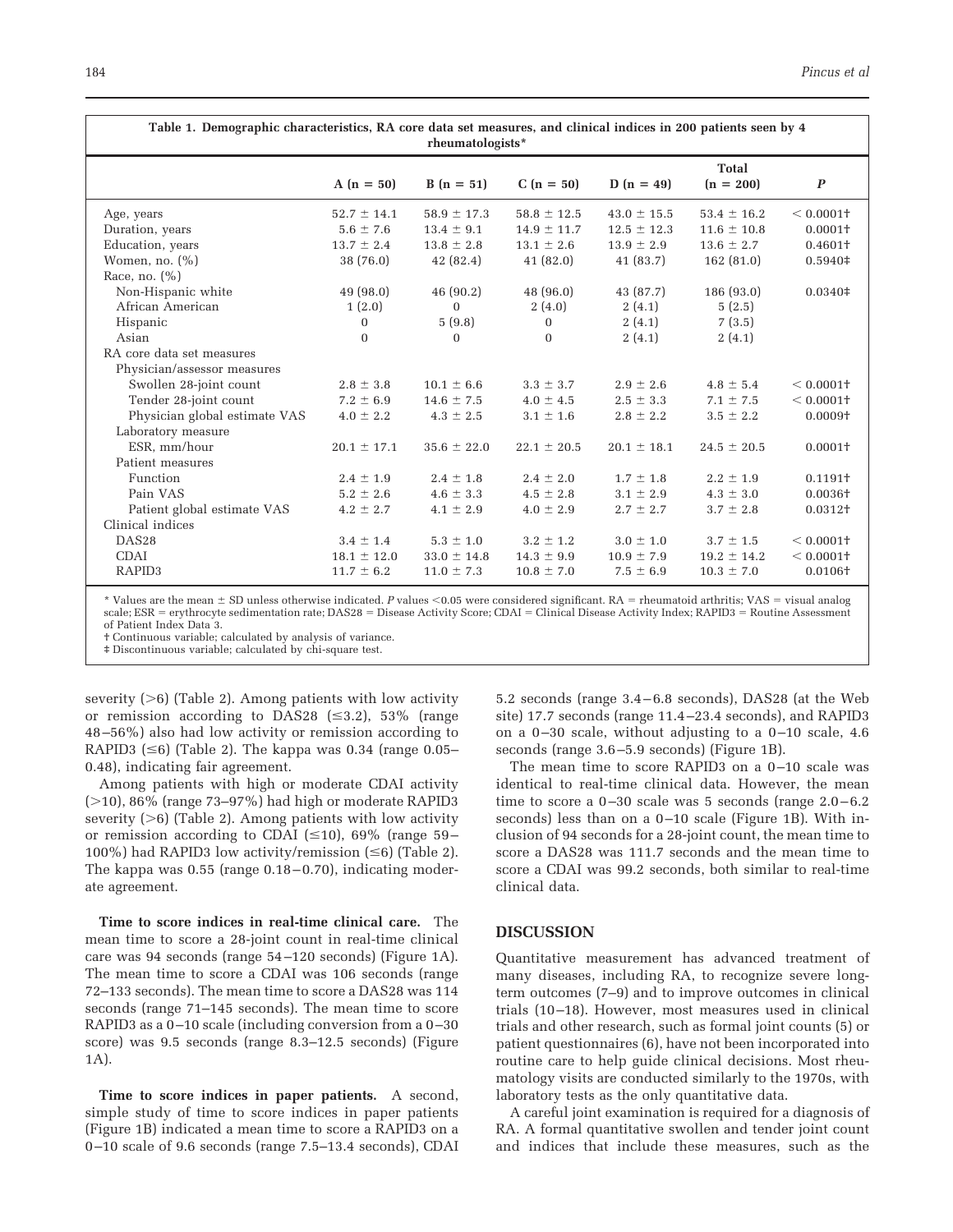**Table 2. Spearman's rank correlation coefficients, kappa, and weighted kappa coefficients for RAPID3 versus DAS28 and CDAI, and agreement between moderate/high severity or low severity/remission categories according to RAPID3 scores versus moderate/high activity or low activity/remission according to DAS28 and CDAI, in 200 patients seen by 4 rheumatologists\***

|                                          | $\mathbf{A}$ | B           | $\mathbf C$ | D           | <b>Total</b> |
|------------------------------------------|--------------|-------------|-------------|-------------|--------------|
| RAPID <sub>3</sub> vs. DAS <sub>28</sub> |              |             |             |             |              |
| Spearman's correlation coefficient       | 0.61         | 0.39        | 0.54        | 0.36        | 0.43         |
| $\overline{P}$                           | ${}< 0.001$  | 0.005       | < 0.001     | 0.010       | ${}< 0.001$  |
| Kappa                                    | 0.13         | 0.12        | 0.20        | 0.12        | 0.16         |
| $\boldsymbol{P}$                         | 0.022        | 0.090       | 0.002       | 0.050       | ${}< 0.001$  |
| Weighted kappa                           | 0.29         | 0.13        | 0.33        | 0.16        | 0.27         |
| $\boldsymbol{P}$                         | ${}< 0.001$  | 0.050       | < 0.001     | 0.43        | ${}< 0.001$  |
| RAPID <sub>3</sub> vs. CDAI              |              |             |             |             |              |
| Spearman's correlation coefficient       | 0.66         | 0.54        | 0.77        | 0.70        | 0.61         |
| $\boldsymbol{P}$                         | ${}< 0.001$  | ${}< 0.001$ | ${}< 0.001$ | < 0.001     | ${}< 0.001$  |
| Kappa                                    | 0.37         | 0.22        | 0.25        | 0.22        | 0.27         |
| $\overline{P}$                           | ${}< 0.001$  | 0.004       | < 0.001     | < 0.001     | ${}< 0.001$  |
| Weighted kappa                           | 0.58         | 0.26        | 0.46        | 0.37        | 0.44         |
| $\boldsymbol{p}$                         | ${}< 0.001$  | < 0.001     | < 0.001     | < 0.001     | < 0.001      |
| Agreement of RAPID3/DAS28 categories     |              |             |             |             |              |
| Moderate/high, no. $(\%)$                | 28/29(97)    | 35/49(71)   | 23/25(92)   | 11/18(61)   | 97/121(80)   |
| Kappa                                    | 0.47         | 0.05        | 0.48        | 0.15        | 0.34         |
| $\boldsymbol{p}$                         | ${}< 0.001$  | 0.257       | ${}< 0.001$ | 0.141       | ${}< 0.001$  |
| Low/remission, no. $(\%)$                | 10/21(48)    | 1/2(50)     | 14/25(56)   | 17/31(55)   | 42/79(53)    |
| Kappa                                    |              |             |             |             |              |
| $\boldsymbol{p}$                         |              |             |             |             |              |
| Agreement of RAPID3/CDAI categories      |              |             |             |             |              |
| Moderate/high, no. (%)                   | 32/33(97)    | 36/49(73)   | 28/29(97)   | 17/21(81)   | 113/132 (86) |
| Kappa                                    | 0.61         | 0.18        | 0.70        | 0.51        | 0.55         |
| $\boldsymbol{p}$                         | ${}< 0.001$  | 0.03        | ${}< 0.001$ | ${}< 0.001$ | ${}< 0.001$  |
| Low/remission, no. (%)                   | 10/17(59)    | 2/2(100)    | 15/21(71)   | 20/28(71)   | 47/68(69)    |
| Kappa                                    |              |             |             |             |              |
| $\boldsymbol{P}$                         |              |             |             |             |              |

DAS28 and CDAI, are the most specific measures of RA activity (37). However, the most specific measure is not necessarily the most sensitive to detect change. Relative efficiencies of patient questionnaire scores to detect differences between active and control treatments in clinical trials of methotrexate (38), leflunomide (38), anakinra (39),

| Table 3. RAPID3 scores compared with DAS28 and CDAI in 200 patients by 4<br>rheumatologists* |                                   |                                        |                                  |                                       |           |  |  |  |
|----------------------------------------------------------------------------------------------|-----------------------------------|----------------------------------------|----------------------------------|---------------------------------------|-----------|--|--|--|
|                                                                                              |                                   |                                        |                                  |                                       |           |  |  |  |
|                                                                                              | High<br>severity<br>$(12.1 - 30)$ | Moderate<br>severity<br>$(6.1 - 12.0)$ | Low<br>severity<br>$(3.1 - 6.0)$ | <b>Near</b><br>remission<br>$(0-3.0)$ | Total     |  |  |  |
| DAS <sub>28</sub> scorest                                                                    |                                   |                                        |                                  |                                       |           |  |  |  |
| High activity $($ >5.1)                                                                      | 22 (64.7)                         | 6 (17.7)                               | 4(11.8)                          | 2(5.9)                                | 34 (17.0) |  |  |  |
| Moderate activity (3.21–5.1)                                                                 | 44 (50.6)                         | 25(28.7)                               | 5(5.8)                           | 13 (14.9)                             | 87 (43.5) |  |  |  |
| Low activity $(2.61-3.2)$                                                                    | 9(25.7)                           | 10(28.6)                               | 9(25.7)                          | 7(20.0)                               | 35(17.5)  |  |  |  |
| Remission $(0-2.6)$                                                                          | 7(15.9)                           | 11(25.0)                               | 8(18.2)                          | 18(40.9)                              | 44 (22.0) |  |  |  |
| Total                                                                                        | 82 (41.0)                         | 52 (26.0)                              | 26(13.0)                         | 40(20.0)                              | 200       |  |  |  |
| CDAI scores#                                                                                 |                                   |                                        |                                  |                                       |           |  |  |  |
| High activity $(>22)$                                                                        | 45(68.2)                          | 13 (19.7)                              | 4(6.1)                           | 4(6.1)                                | 66 (33.0) |  |  |  |
| Moderate activity (10.1–22.0)                                                                | 31 (47.0)                         | 24 (36.4)                              | 5(7.6)                           | 6(9.1)                                | 66 (33.0) |  |  |  |
| Low activity $(2.9-10)$                                                                      | 6(11.5)                           | 15(28.9)                               | 13(25.0)                         | 18 (34.6)                             | 52(26.0)  |  |  |  |
| Remission $(0-2.8)$                                                                          | 0(0.0)                            | 0(0.0)                                 | 4(25.0)                          | 12(75.0)                              | 16(8.0)   |  |  |  |
| Total                                                                                        | 82 (41.0)                         | 52 (26.0)                              | 26(13.0)                         | 40(20.0)                              | 200       |  |  |  |

 $*$  Values are the number (percentage). RAPID3 = Routine Assessment of Patient Index Data 3; DAS28 =

Disease Activity Score;  $C\hat{D}AI = C\hat{I}$  Disease Activity Index.

† DAS28 scores vs. RAPID3 scores:  $\kappa = 0.16$ , weighted  $\kappa = 0.27$ .<br>‡ CDAI scores vs. RAPID3 scores:  $\kappa = 0.27$ , weighted  $\kappa = 0.44$ .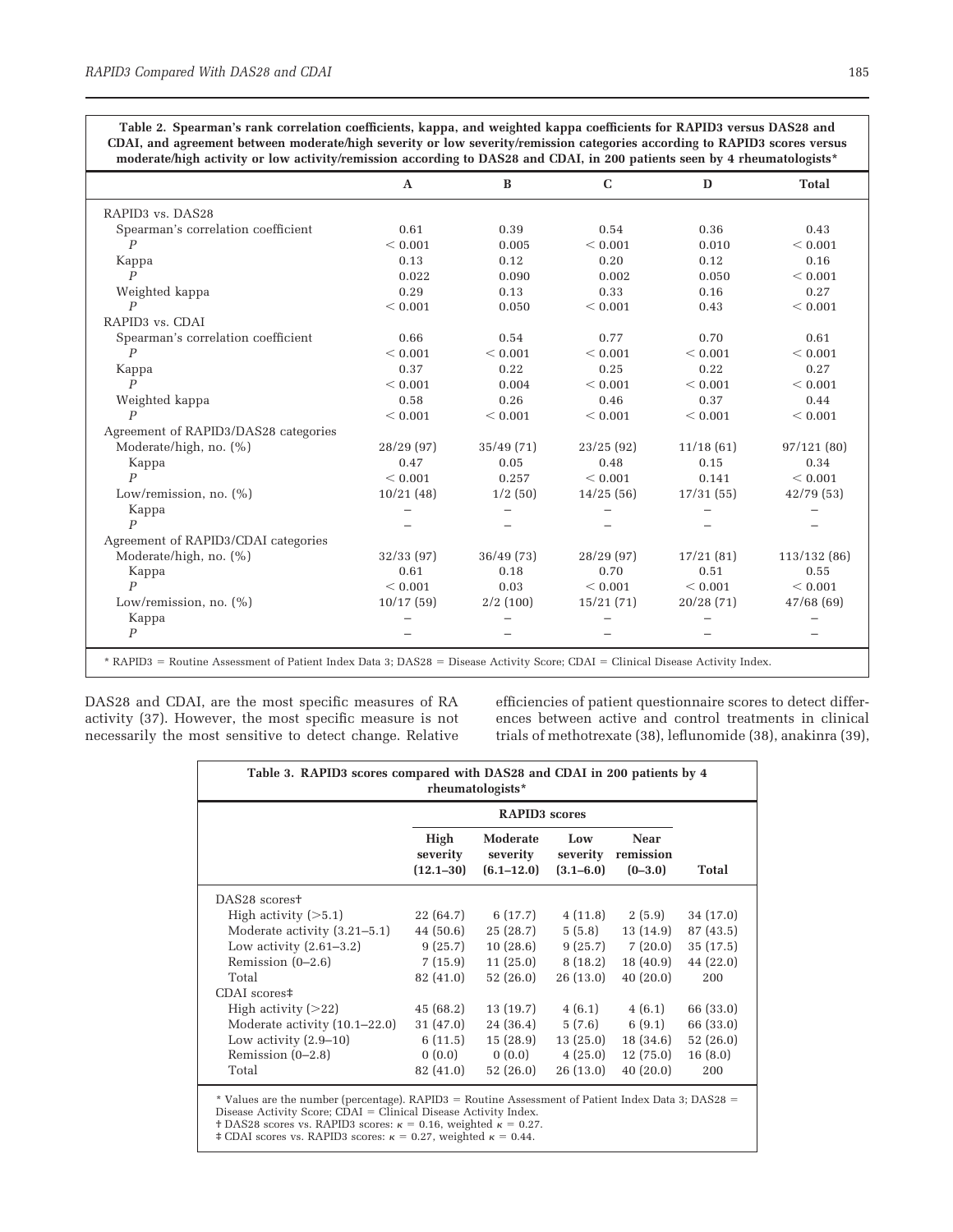

**Figure 1.** Results of "real-time" scoring in the clinic and the "paper patient" scoring exercise. **A**, Real-time clinic scoring: time in seconds required to score 28-joint count and 3 composite indices to assess 200 patients with rheumatoid arthritis by 4 rheumatologists (A, B, C, and D;  $P < 0.0001$  for all comparisons). **B**, Paper patient scoring exercise: average time in seconds by all of the sites (6 rheumatologists) to calculate clinical outcome scores. CDAI Clinical Disease Activity Index;  $DAS28 =$  Disease Activity Score;  $RAPID3 =$  Routine Assessment of Patient Index Data 3. Error bars show the SD. Values are expressed as mean  $\pm$  SD.

adalimumab (40), abatacept (41), and infliximab (42) are similar to (often greater than) swollen and tender joint counts or laboratory tests.

One concern of rheumatologists is that patient questionnaire scores may reflect irreversible joint damage, and therefore be insensitive to detect changes in disease activity with treatment (43). However, the relative efficiencies data are similar across all of the clinical trials studied for joint count and patient questionnaire scores. These findings suggest that joint counts appear to reflect a similar level of irreversible changes as questionnaire scores, with similar changes over short periods to document control of inflammation.

The MDHAQ and RAPID3 scores do not replace either a careful joint examination or conversation with the patient. On the contrary, a careful joint examination is required to interpret MDHAQ data and RAPID3 scores in clinical decisions, and the MDHAQ enhances conversation with saving of time based on the RADAI self-report joint count (33) on page 1, and a review of systems, recent medical history, and demographic measures on page 2 (see Supplementary Appendix A, available in the online version of this article at http://www3.interscience.wiley.com/journal/ 77005015/home) (44).

The MDHAQ was developed from the standard HAQ, and RAPID3 on a 0-30 scale is scored in approximately 5 seconds versus 42 seconds to score a standard HAQ (29). MDHAQ features that enhance clinical scoring include 10 rather than 20 physical function activities, scoring templates to convert raw physical function scores from 0 –3 to 0 –10 for RAPID3 composite scores, and VAS for pain and global estimate comprised of 21 numbered circles rather than a 10-cm line, to eliminate a need for a ruler.

Data in this report confirm and extend previous reports that RAPID3 scores are significantly correlated with DAS28 and CDAI scores in usual clinical care (25). Overall, 80% of the patients identified as having high or moderate activity according to the DAS28 and CDAI, the level at which rheumatologists might identify incomplete response and strongly consider a change in therapy, had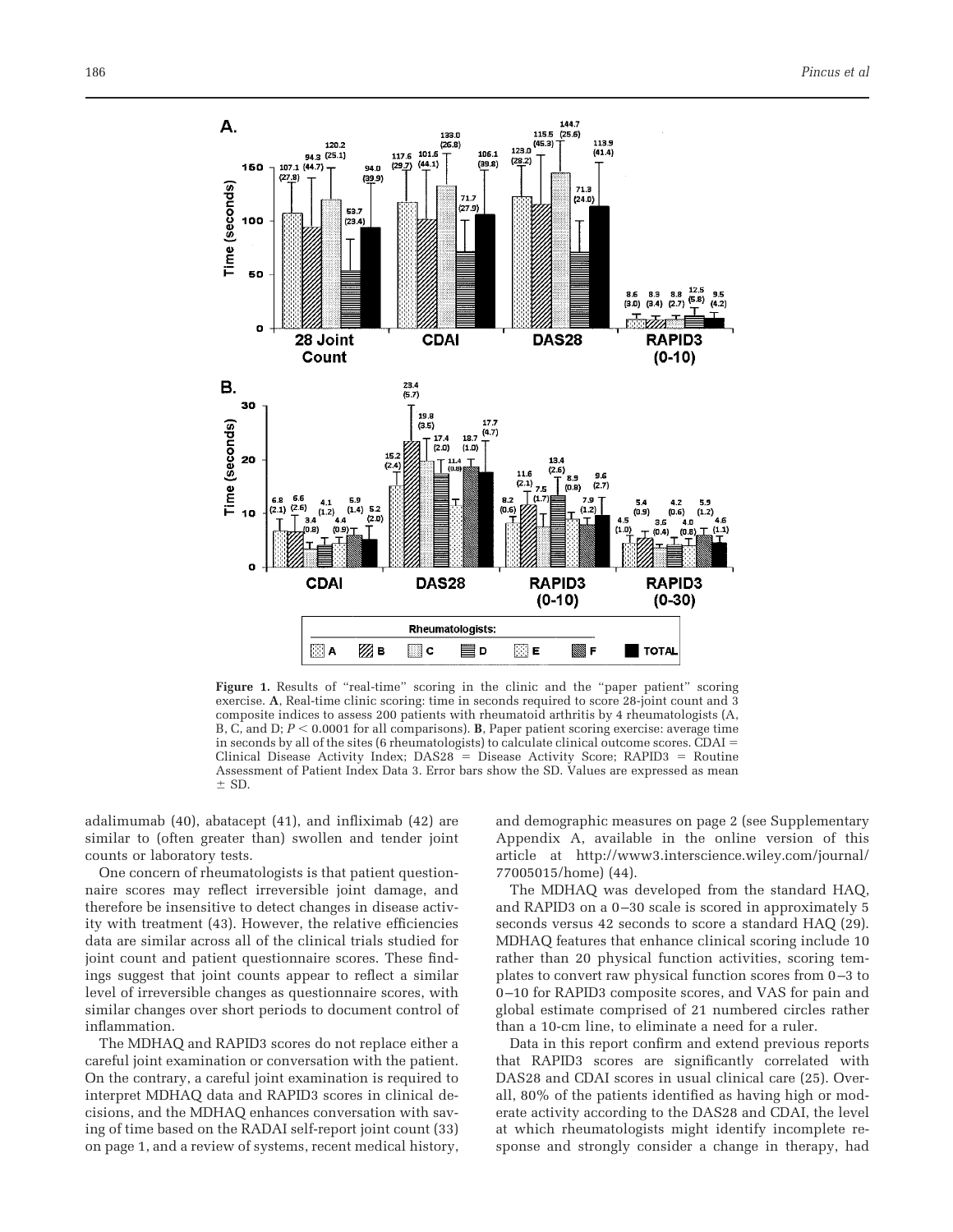

**Figure 2.** Mean time in seconds required to score 28-joint count, Health Assessment Questionnaire disability index (HAQ-DI), Clinical Disease Activity Index (CDAI), Disease Activity Score (DAS28), Routine Assessment of Patient Index Data 3 (RAPID3) on a 0 –10 scale, and RAPID3 on a 0 –30 scale in a previously published study (29), in "real time" in clinical visits of 200 patients seen by 4 rheumatologists, and in a "paper patient" scoring exercise completed by 6 rheumatologists. Not all of the measures/ indices were evaluated in each study. The time required to perform a 28-joint count (94 seconds) is included in the time required to score CDAI and DAS28 reported for the paper patient exercise. Error bars show the SD. Values are expressed as mean  $\pm$  SD.

high or moderate activity according to the RAPID3. Fewer patients had low activity/remission according to the RAP-ID3 compared with the DAS28 and CDAI (25).

Correlations between the RAPID3 versus the DAS28 and CDAI, and agreement of the proportions of patients with various activity levels according to the DAS28, CDAI, and RAPID3, were significant, although not as high in this study as in the previous study (25). Nonetheless, kappa levels for the 4 rheumatologists of 0.34 for the DAS28 versus RAPID3 and 0.55 for the CDAI versus RAPID3 in an analysis of high/moderate activity versus low activity/remission are in the range of comparisons of other clinical measures for a similar construct. For example, kappa values for a normal versus abnormal ESR compared with a normal versus abnormal C-reactive protein (CRP) level were 0.21, 0.44, and 0.50, and a correlation of ESR and CRP was 0.51 for patients of the 3 rheumatologists in the previous study (ref. 25 and Pincus T: unpublished observations), which is lower than the RAPID3 compared with the DAS28 and CDAI.

Data concerning time to score the indices are also similar to previous findings, as summarized in Figure 2, which includes data from the previous report (29) as well as real-time and paper patient scoring in this report. A swollen and tender 28-joint count was performed in 90 seconds in the previous study and 94 seconds in the real-time clinical study reported here. Scoring a HAQ disability index in the previous study (29) involved 42 seconds and was not studied here. The CDAI was scored in 106.1 seconds in real time and 99.2 seconds in paper patient scoring (94 seconds for the joint count plus 5.2 seconds for scoring). The DAS28 was scored in 113.9 seconds in real time and 111.7 seconds in paper patient scoring (94 seconds for

the joint count plus 17.7 seconds for scoring). The RAPID3 on a 0 –10 scale was scored in 9.6 seconds in the previous study, 9.5 seconds in real time in the present study, and 9.6 seconds in paper patient scoring. The RAPID3 on a 0 –30 scale was scored in 4.6 seconds in paper patient scoring in the present study.

Several limitations to this study are seen. First, only 4 rheumatologists were included, and variation in the results was seen. Nonetheless, agreement of indices for 2 rheumatologists is quite similar to or even greater than that seen in the previous study of 3 rheumatologists (29), and similarities in the aggregate are seen for 7 rheumatologists whose results have been analyzed. Second, the conditions are likely to underestimate the time required to score each of the indices in a real-time situation, as the physicians recognized that they were under observation. However, comparative times appear to provide accurate relative estimates, and findings again appear similar from the realtime and paper patient studies here and previous studies (23,29). Third, if an assistant is available to perform a joint count and score a DAS28 or CDAI, the time savings of RAPID3 for the physician are to a large extent irrelevant. However, assistants are unavailable to many rheumatologists, and if available, their time is valuable. Fourth, time to score could be similar for all of the indices in an allelectronic environment. However, the 90 –94 seconds to perform a formal joint count would remain, and no data can be gleaned from electronic media in fewer than 5 seconds.

All quantitative measures and indices of RA must be interpreted by a caring and knowledgeable physician to apply to an individual patient in formulating clinical decisions. Neither RAPID3 nor any index should be regarded as a substitute for a careful history and physical examination or as indicating an invariant clinical decision. Clinical decisions are based on clinical judgment, incorporating all types of information pertinent to individual patients. Nonetheless, clinical judgment is better informed by availability of quantitative data, with RAPID3, as well as a DAS28, CDAI or any measure or index, viewed as guides, but not replacements, for clinical judgment.

The RAPID3 appears preferable to no quantitative clinical data at all (other than laboratory tests), as usually seen in contemporary rheumatology visits. All RA disease activity measures and indices are surrogates, and limitations are seen for the joint count (45) and DAS28 (37,46 – 48), as well as for patient questionnaires and RAPID3 (45). Nonetheless, physical function on a patient questionnaire, and not a laboratory test or radiograph, provides the most significant clinical prognostic indicator of most severe 5–10-year outcomes of RA (other than radiographic damage), including work disability, costs, and mortality (49).

The MDHAQ and RAPID3 add no additional work for the physician for comparison from one visit to another. A receptionist, nurse clinician, or other assistant can easily be taught to calculate RAPID3 scores using the scoring templates on the MDHAQ, as used by the authors in this study. A nonquantitative, careful joint examination, as generally performed by most rheumatologists, with quantitative data from RAPID3 and a self-report RADAI joint count to monitor clinical status, may be adequate for most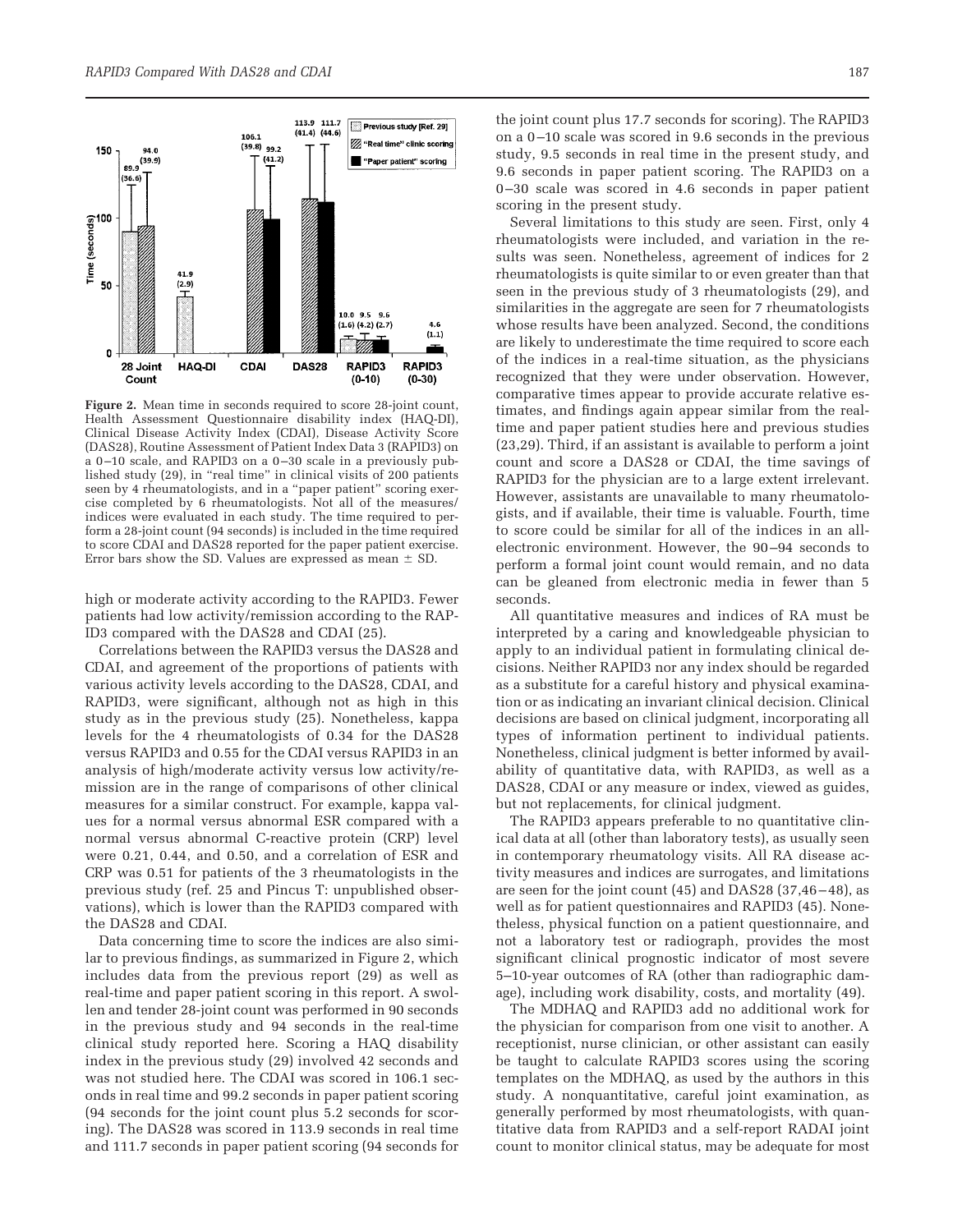patient care. MDHAQ/RAPID3 scores provide valid, reliable, feasible, and acceptable measures for standard clinical care.

#### **AUTHOR CONTRIBUTIONS**

All authors were involved in drafting the article or revising it critically for important intellectual content, and all authors approved the final version to be submitted for publication. Dr. Pincus had full access to all of the data in the study and takes responsibility for the integrity of the data and the accuracy of the data analysis.

**Study conception and design.** Pincus, Bergman, Colglazier, Yazici.

**Acquisition of data.** Pincus, Bergman, Colglazier, Kaell, Kunath, Siegel, Yazici.

**Analysis and interpretation of data.** Pincus, Swearingen, Bergman, Colglazier, Kaell, Yazici.

#### **ROLE OF THE STUDY SPONSOR**

The work reported herein was an investigator-initiated study supported in part by research grants to Dr. Pincus from Amgen and Bristol-Myers Squibb. The funding sources played no role in the study design, in the collection, analysis, or interpretation of data, writing of the report, or decision to submit the manuscript for publication. Publication was not contingent on approval by the funding sources, and the content was not submitted to the funding sources for approval.

#### **REFERENCES**

- 1. Tugwell P, Boers M, Brooks PM, Simon L, Strand CV. Introduction OMERACT 5: International Consensus Conference on Outcome Measures in Rheumatology. J Rheumatol 2001;28: 395–7.
- 2. Felson DT, Anderson JJ, Boers M, Bombardier C, Chernoff M, Fried B, et al. The American College of Rheumatology preliminary core set of disease activity measures for rheumatoid arthritis clinical trials. Arthritis Rheum 1993;36:729 – 40.
- 3. Tugwell P, Boers M, and the OMERACT Committee. Proceedings of the OMERACT conferences on outcome measures in rheumatoid arthritis clinical trials: 29 April – 3 May 1992; Maastricht, The Netherlands. J Rheumatol 1993;20:527–91.
- 4. Boers M, Tugwell P, Felson DT, van Riel PL, Kirwan JR, Edmonds JP, et al. World Health Organization and International League of Associations for Rheumatology core endpoints for symptom modifying antirheumatic drugs in rheumatoid arthritis clinical trials. J Rheumatol Suppl 1994;41: 86 –9.
- 5. Pincus T, Segurado OG. Most visits of most patients with rheumatoid arthritis to most rheumatologists do not include a formal quantitative joint count. Ann Rheum Dis 2006;65:  $820 - 2.$
- 6. Wolfe F, Pincus T, Thompson AK, Doyle J. The assessment of rheumatoid arthritis and the acceptability of self-report questionnaires in clinical practice. Arthritis Rheum 2003;49:59 – 63.
- 7. Yelin E, Meenan R, Nevitt M, Epstein W. Work disability in rheumatoid arthritis: effects of disease, social, and work factors. Ann Intern Med 1980;93:551-6.
- 8. Pincus T, Callahan LF. What is the natural history of rheumatoid arthritis? Rheum Dis Clin North Am 1993;19:123–51.
- 9. Wolfe F. The natural history of rheumatoid arthritis. J Rheumatol Suppl 1996;44:13–22.
- 10. Mottonen T, Hannonen P, Leirisalo-Repo M, Nissila M, Kautiainen H, Korpela M, et al, and the FIN-RACo Trial Group. Comparison of combination therapy with single-drug therapy in early rheumatoid arthritis: a randomised trial. Lancet 1999; 353:1568 –73.
- 11. Grigor C, Capell H, Stirling A, McMahon AD, Lock P, Vallance

R, et al. Effect of a treatment strategy of tight control for rheumatoid arthritis (the TICORA study): a single-blind randomised controlled trial. Lancet 2004;364:263–9.

- 12. Puolakka K, Kautiainen H, Mottonen T, Hannonen P, Korpela M, Hakala M, et al, for the FIN-RACo Trial Group. Early suppression of disease activity is essential for maintenance of work capacity in patients with recent-onset rheumatoid arthritis: five-year experience from the FIN-RACo trial. Arthritis Rheum 2005;52:36 – 41.
- 13. Goekoop-Ruiterman YP, de Vries-Bouwstra JK, Allaart CF, van Zeben D, Kerstens PJ, Hazes JM, et al. Clinical and radiographic outcomes of four different treatment strategies in patients with early rheumatoid arthritis (the BeSt study): a randomized, controlled trial. Arthritis Rheum 2005;52:3381– 90.
- 14. Goekoop-Ruiterman YP, de Vries-Bouwstra JK, Allaart CF, van Zeben D, Kerstens PJ, Hazes JM, et al. Comparison of treatment strategies in early rheumatoid arthritis: a randomized trial. Ann Intern Med 2007;146:406 –15.
- 15. Verstappen SM, Jacobs JW, van der Veen MJ, Heurkens AH, Schenk Y, ter Borg EJ, et al. Intensive treatment with methotrexate in early rheumatoid arthritis: aiming for remission. Computer Assisted Management in Early Rheumatoid Arthritis (CAMERA, an open-label strategy trial). Ann Rheum Dis 2007;66:1443–9.
- 16. Hetland ML, Ejbjerg BJ, Horslev-Petersen K, Jacobsen S, Vestergaard A, Jurik AG, et al. MRI bone oedema is the strongest predictor of subsequent radiographic progression in early rheumatoid arthritis: results from a 2 year randomised controlled trial (CIMESTRA). Ann Rheum Dis 2009;68:384 –90.
- 17. Hetland ML, Stengaard-Pedersen K, Junker P, Lottenburger T, Hansen I, Andersen LS, et al. Aggressive combination therapy with intra-articular glucocorticoid injections and conventional disease-modifying anti-rheumatic drugs in early rheumatoid arthritis: second-year clinical and radiographic results from the CIMESTRA study. Ann Rheum Dis 2008;67:815–22.
- 18. Saunders SA, Capell HA, Stirling A, Vallance R, Kincaid W, McMahon AD, et al. Triple therapy in early active rheumatoid arthritis: a randomized, single-blind, controlled trial comparing step-up and parallel treatment strategies. Arthritis Rheum 2008;58:1310 –7.
- 19. Goldsmith CH, Smythe HA, Helewa A. Interpretation and power of pooled index. J Rheumatol 1993;20:575– 8.
- 20. Van der Heijde DM, van 't Hof MA, van Riel PL, Theunisse LM, Lubberts EW, van Leeuwen MA, et al. Judging disease activity in clinical practice in rheumatoid arthritis: first step in the development of a disease activity score. Ann Rheum Dis 1990;49:916 –20.
- 21. Van der Heijde DM, van 't Hof M, van Riel PL, van de Putte LB. Development of a disease activity score based on judgment in clinical practice by rheumatologists. J Rheumatol 1993;20:579 – 81.
- 22. Aletaha D, Smolen J. The Simplified Disease Activity Index (SDAI) and the Clinical Disease Activity Index (CDAI): a review of their usefulness and validity in rheumatoid arthritis. Clin Exp Rheumatol 2005;23:S100 – 8.
- 23. Pincus T, Bergman MJ, Yazici Y, Hines P, Raghupathi K, Maclean R. An index of only patient-reported outcome measures, Routine Assessment of Patient Index Data 3 (RAPID3), in two abatacept clinical trials: similar results to Disease Activity Score (DAS28) and other RAPID indices that include physician-reported measures. Rheumatology (Oxford) 2008; 47:345–9.
- 24. Wolfe F, Michaud K, Pincus T. A composite disease activity scale for clinical practice, observational studies and clinical trials: the Patient Activity Scale (PAS/PAS-II). J Rheumatol 2005;32:2410 –5.
- 25. Pincus T, Swearingen CJ, Bergman M, Yazici Y. RAPID3 (Routine Assessment of Patient Index Data 3), a rheumatoid arthritis index without formal joint counts for routine care: proposed severity categories compared to DAS and CDAI categories. J Rheumatol 2008;35:2136 – 47.
- 26. Pincus T, Strand V, Koch G, Amara I, Crawford B, Wolfe F, et al. An index of the three core data set patient questionnaire